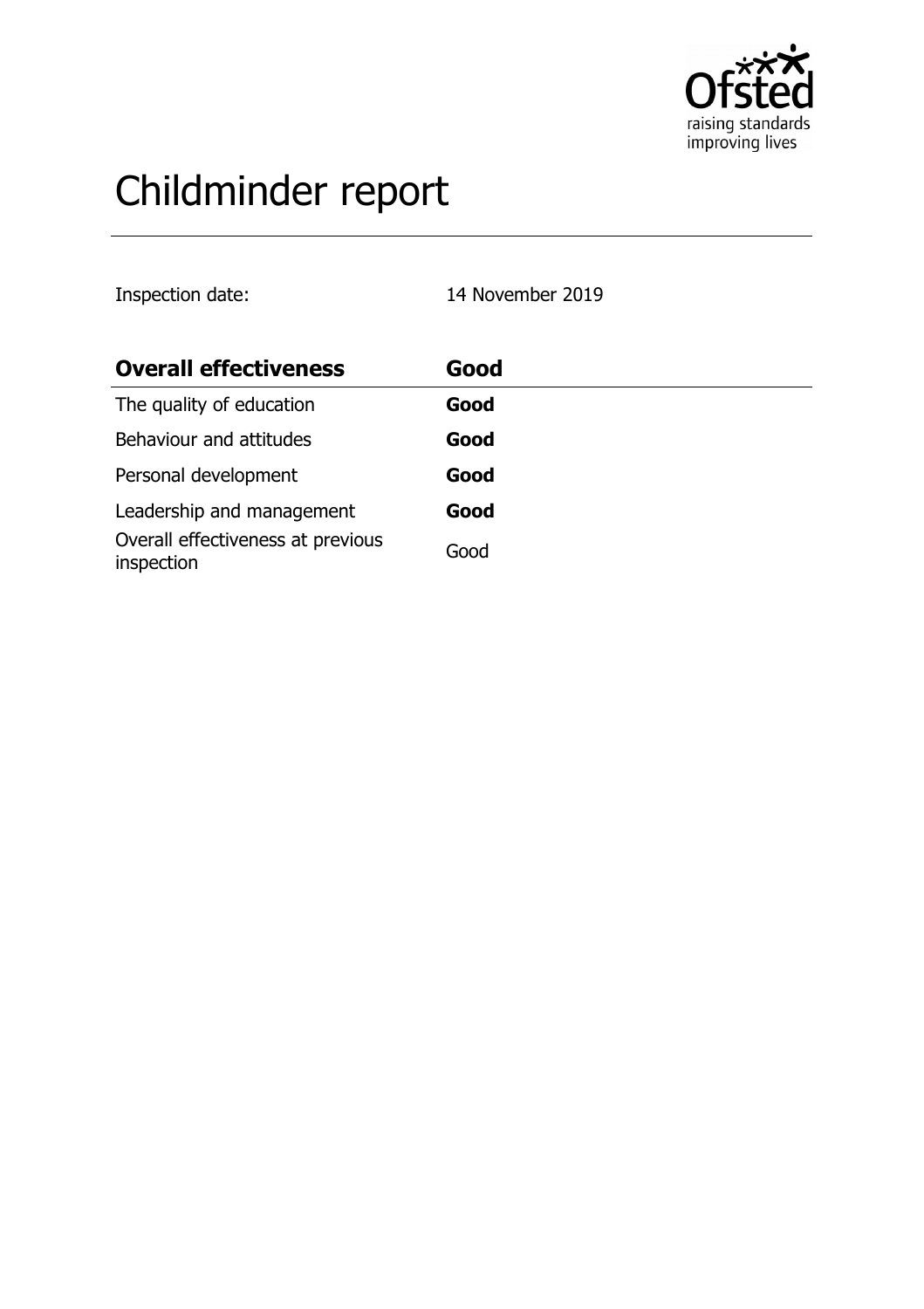

# **What is it like to attend this early years setting?**

### **The provision is good**

Children develop strong bonds with the childminder, whose instinctive understanding of their needs supports them to feel emotionally secure and safe. She responds swiftly to children's non-verbal communication, such as finding new activities when they point, or noticing when they are tired. This ensures children are relaxed and happy throughout the day.

Young children demonstrate high levels of focus and attention for their age. For example, babies explore toys by moving them from hand to hand and putting them to their mouths to discover new textures and shapes. They freely investigate the safe environment and show deep interest in new resources.

Young children are very sociable as they take their cue from the friendly and warm childminder. The childminder has high expectations of behaviour and even very young children understand that rules are in place to keep them and others safe and happy.

Children spend lots of time visiting places of interest as well as learning about the childminder's pets. The childminder plans trips to capture the children's interests in real-life situations. For example, when she notices children enjoy playing with the toy farm, she arranges to visit a local farm during their next session.

## **What does the early years setting do well and what does it need to do better?**

- $\blacksquare$  The childminder is a reflective practitioner who knows children well. Her observations and assessments of their learning are detailed and regularly shared with parents. Children make good progress from the time they start, ensuring they have skills for lifelong learning and school. Additional funding is used to provide children with wider experiences that develop their understanding of the world and community.
- $\blacksquare$  The childminder forms close, nurturing relationships with children. Care routines meet children's needs very effectively. Nappy changes and mealtimes are enjoyable and playful, and support children's developing awareness of keeping themselves healthy.
- $\blacksquare$  Although the childminder accurately assesses children's next steps in learning, she does not plan the environment as precisely to extend children's knowledge and skills. For example, she plans to create treasure baskets for babies to extend their curiosity and knowledge but is yet to put these in place.
- Children enjoy listening to a broad range of stories. Books reflect the diversity of the world and Britain, as well as the children's interests. Children sit on the childminder's knee as she introduces them to new words and ideas. They are particularly excited by books that support their desire to count and use numbers.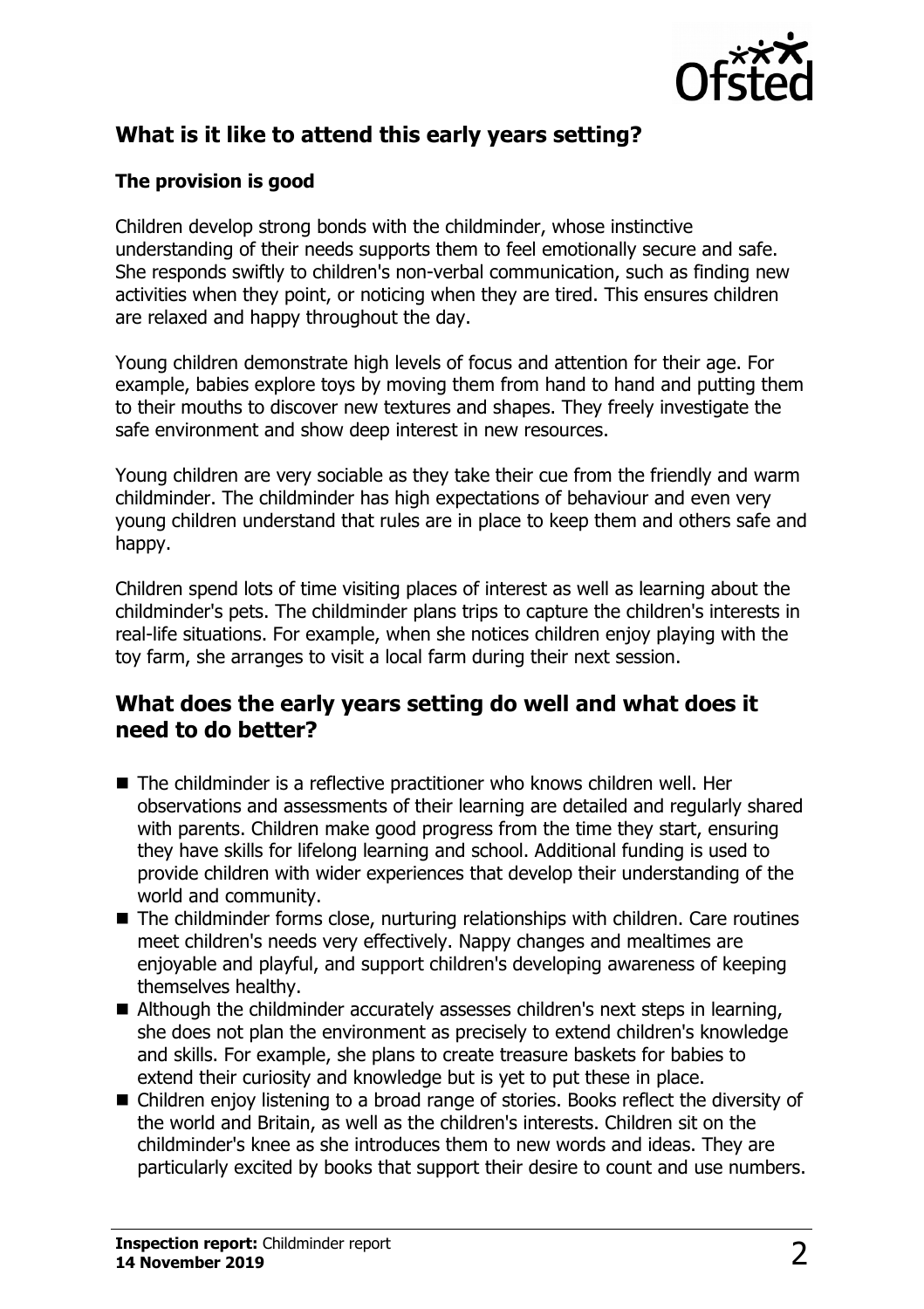

- Children's communication skills are very good. Young children babble to express their feelings and use excellent eye-contact as they communicate with the childminder. Her encouragement and repetition of key words supports their growing self-confidence and self-esteem.
- The childminder ensures her training in safeguarding and first aid are relevant and up to date. However, she does not focus on accessing training to further develop her already good teaching skills and knowledge.
- $\blacksquare$  Parents recognise how happy their children are with the childminder. They comment on the childminder's good communication with them and how they feel included in what their children are doing and learning. Parents share regular photographs of their children's achievements at home to support the childminder's own assessments, such as crawling for the first time.
- Children benefit from learning about others' lives, cultures and traditions. They explore festivals using art and taking part in community events. For example, children joined a harvest festival parade and made diva lamps during Diwali.
- $\blacksquare$  Children enjoy daily fresh air and exercise. Their physical skills are extended with regular trips to the local playground, where they have space to run, climb and swing. Activities indoors provide plenty of opportunities to develop smaller physical skills, such as games involving hand-to-eye coordination, writing tools and scissors.
- $\blacksquare$  Children develop their thoughts and ideas while playing with friends. Role-play resources are adapted to reflect what children know, such as a doctor's surgery. Opportunities to share special times together, such as birthdays, support children's self-awareness and well-being.

# **Safeguarding**

The arrangements for safeguarding are effective.

The childminder uses her extensive knowledge and experience to help keep children safe. Their welfare is at the heart of her practice. Her detailed policies and procedures are shared with parents. She knows what to do if she has any concerns about children being abused or neglected. She provides an environment where children are comfortable and safe, and able to share their feelings and worries. The childminder supports the work of other settings, such as the local school, and other organisations, such as the National Society for the Prevention of Cruelty to Children, by extending their educational programmes into her curriculum in an ageappropriate way.

## **What does the setting need to do to improve?**

#### **To further improve the quality of the early years provision, the provider should:**

 $\blacksquare$  provide more resources to encourage children to develop their knowledge and curiosity further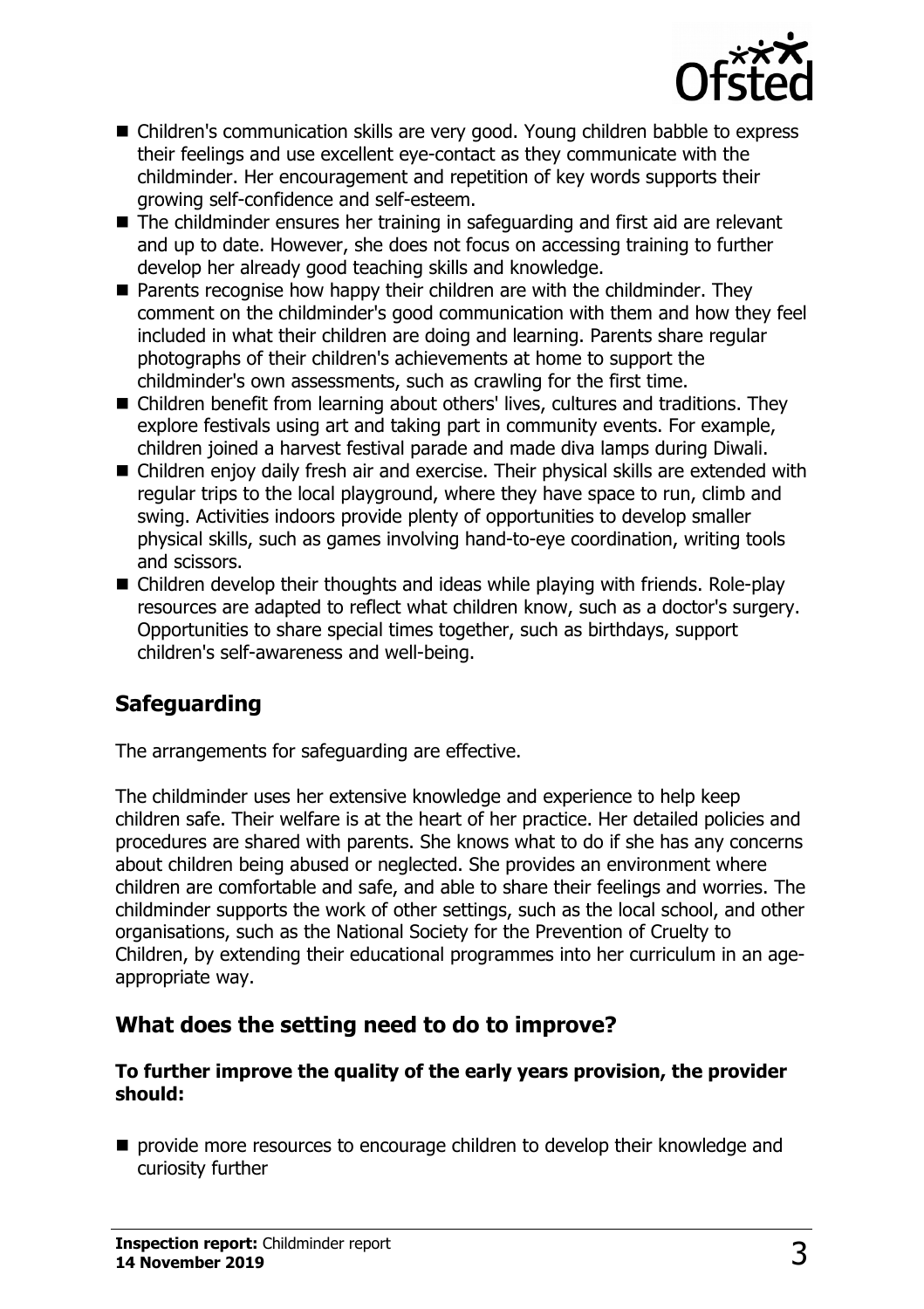

 $\blacksquare$  develop practice further by improving knowledge and the quality of teaching to an outstanding level.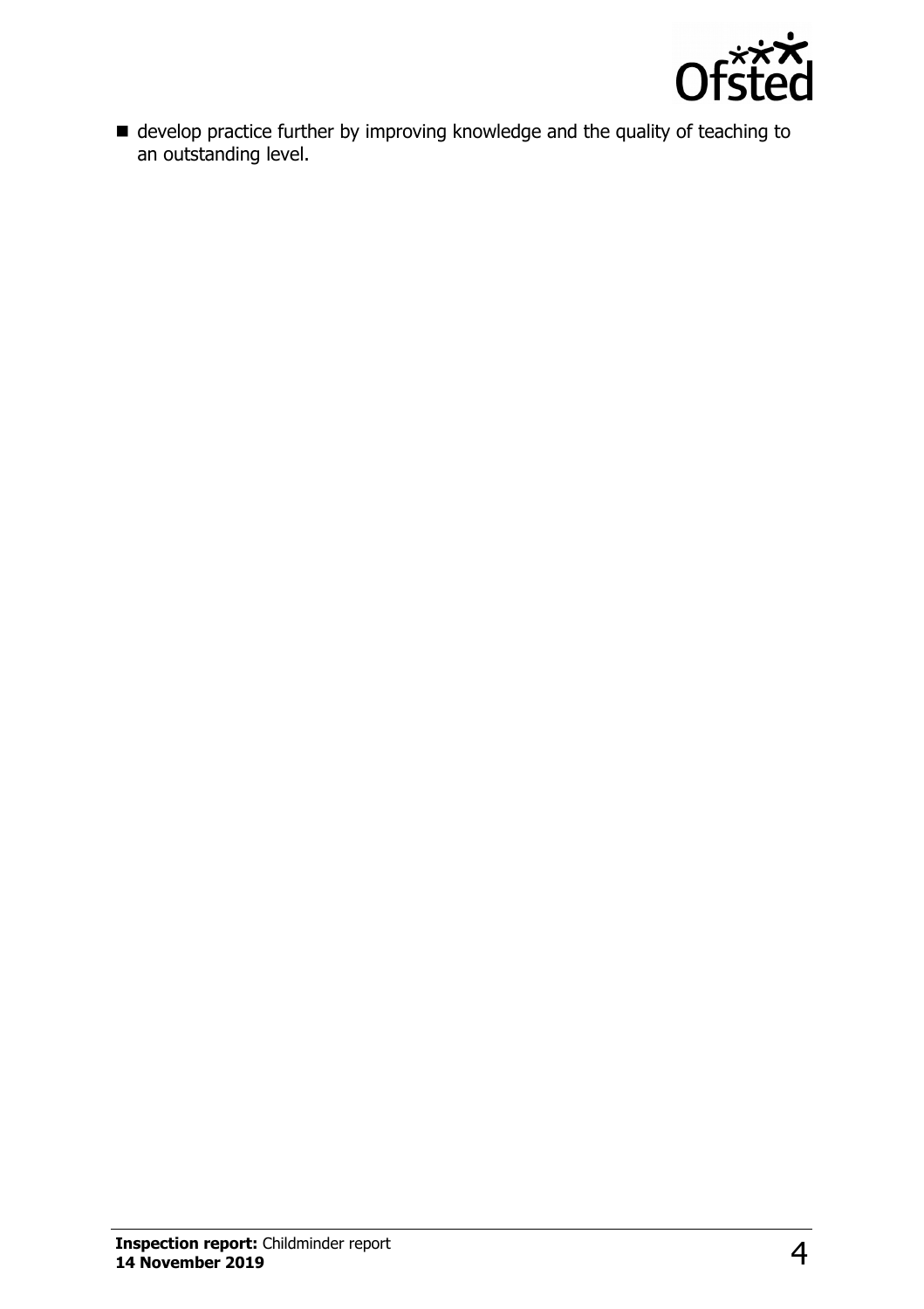

| <b>Setting details</b>        |                                                                                      |
|-------------------------------|--------------------------------------------------------------------------------------|
| Unique reference number       | EY478848                                                                             |
| <b>Local authority</b>        | Kent                                                                                 |
| <b>Inspection number</b>      | 10076097                                                                             |
| <b>Type of provision</b>      | Childminder                                                                          |
| <b>Registers</b>              | Early Years Register, Compulsory Childcare<br>Register, Voluntary Childcare Register |
| Day care type                 | Childminder                                                                          |
| Age range of children         | $0$ to $6$                                                                           |
| <b>Total number of places</b> | 6                                                                                    |
| Number of children on roll    | 16                                                                                   |
| Date of previous inspection   | 26 February 2016                                                                     |

## **Information about this early years setting**

The childminder registered in 2014 and lives in Ashford, Kent. She operates her service on Monday to Friday from 7.30am to 6pm, for most of the year, except for bank holidays and family holidays. The childminder receives funding to provide free early education for two-, three- and four-year-old children. She holds a relevant childcare qualification at level 2.

# **Information about this inspection**

#### **Inspector**

Alison Martin

#### **Inspection activities**

- $\blacksquare$  The inspector viewed all areas of the premises used for childminding.
- $\blacksquare$  The childminder spoke about her curriculum for children as part of a tour of the setting and during discussions with the inspector at appropriate times.
- $\blacksquare$  The inspector observed the quality of teaching during activities and care routines, and assessed the impact this has on children's learning.
- $\blacksquare$  The inspector took parents' views into account by reading their written comments.
- $\blacksquare$  The inspector viewed a range of documentation, including policies and procedures.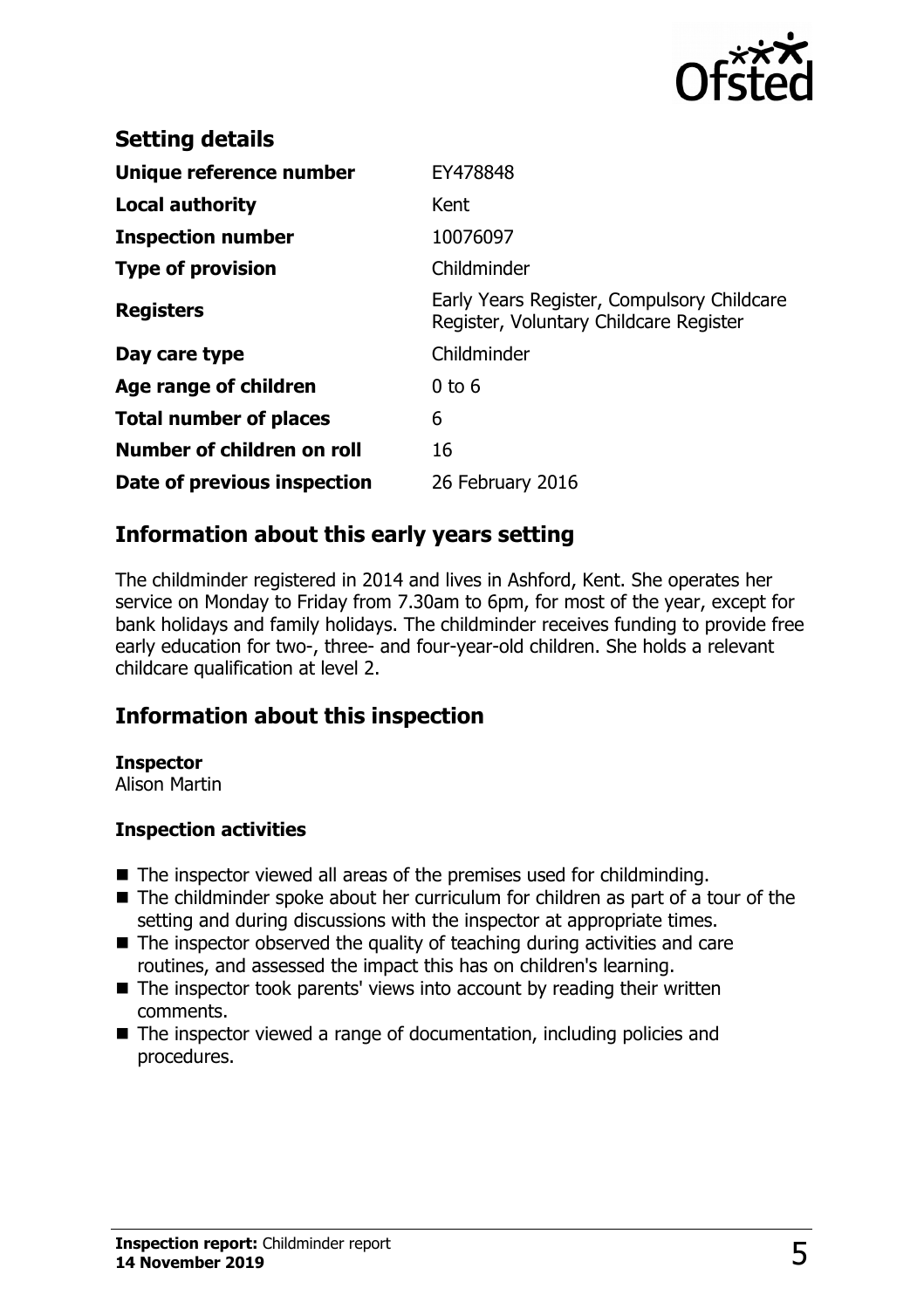

We carried out this inspection under sections 49 and 50 of the Childcare Act 2006 on the quality and standards of provision that is registered on the Early Years Register. The registered person must ensure that this provision complies with the statutory framework for children's learning, development and care, known as the early years foundation stage.

If you are not happy with the inspection or the report, you can [complain to Ofsted.](http://www.gov.uk/complain-ofsted-report)